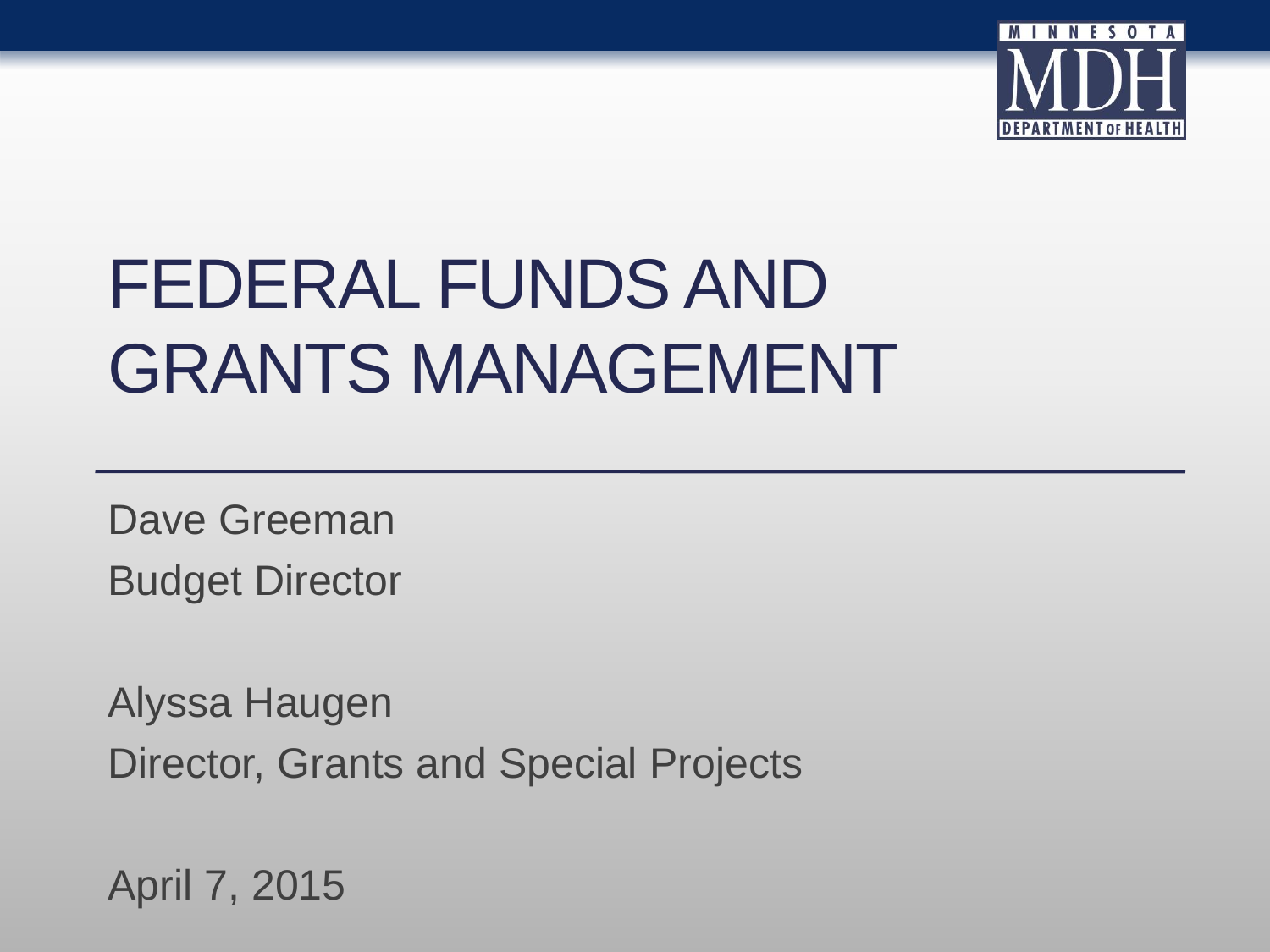

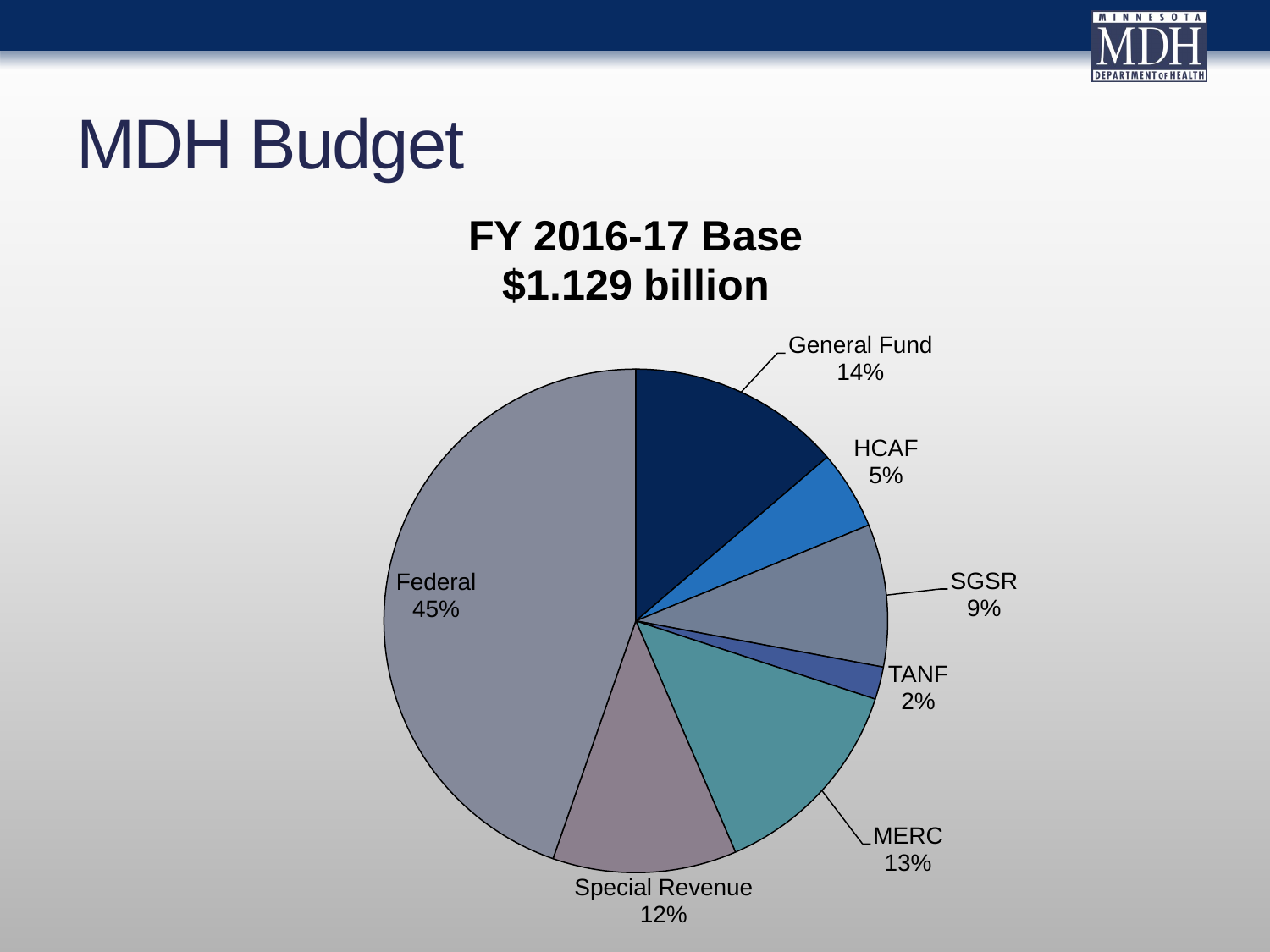

## MDH Budget By Funding Source

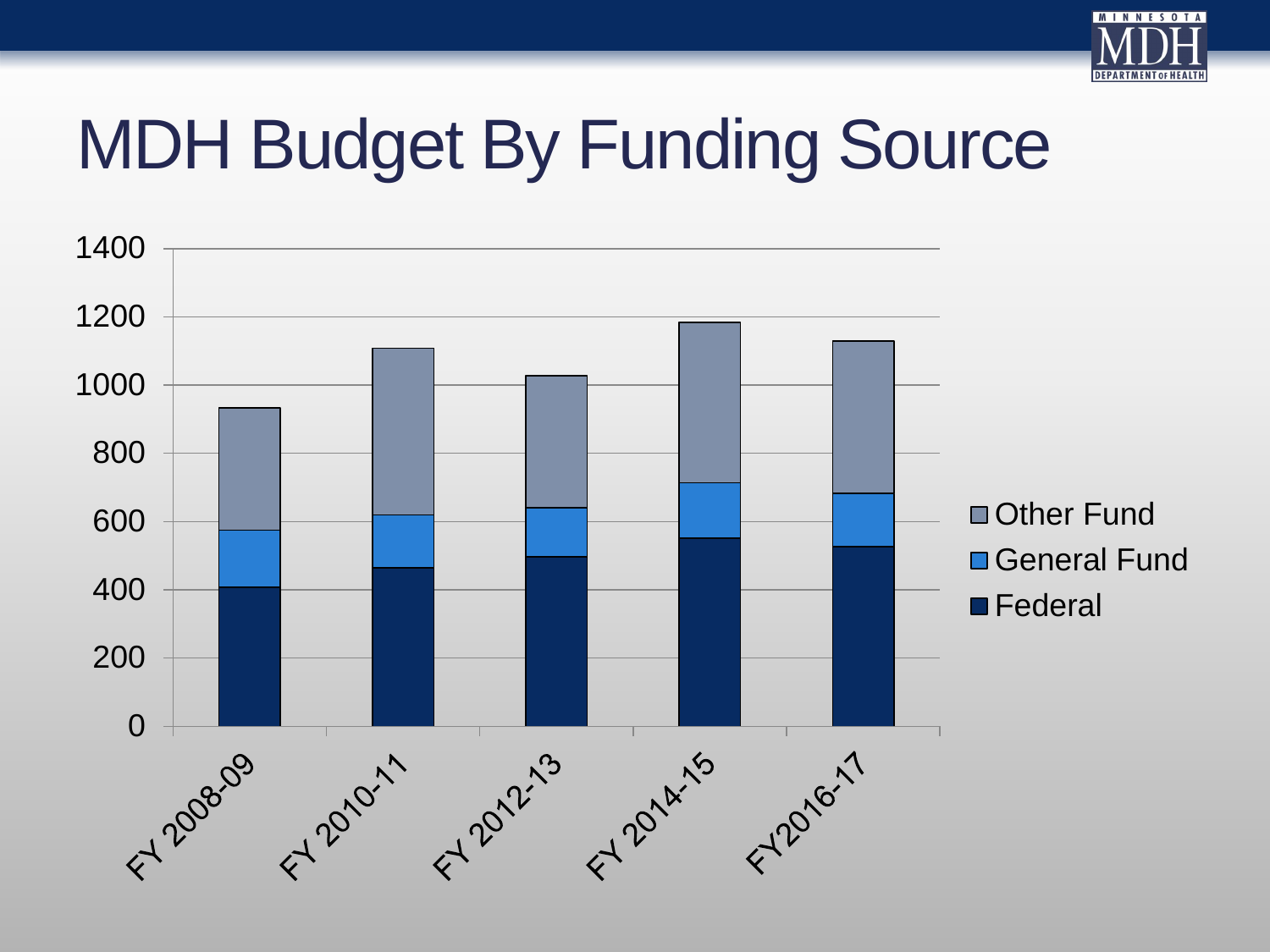

#### Largest Sources of Federal Funding 2016-17

| <b>Federal Agency</b>                                         | <b>Amount</b> |
|---------------------------------------------------------------|---------------|
| <b>US Department of Agriculture</b>                           | \$265 million |
| <b>Centers for Disease Control (CDC)</b>                      | \$140 million |
| <b>Centers for Medicare and Medicaid Services (CMS)</b>       | \$46 million  |
| <b>Health Resources and Services Administration</b><br>(HRSA) | \$45 million  |
| Department of Health and Human Services (other)               | \$44 million  |
| <b>Environmental Protection Agency (EPA)</b>                  | \$20 million  |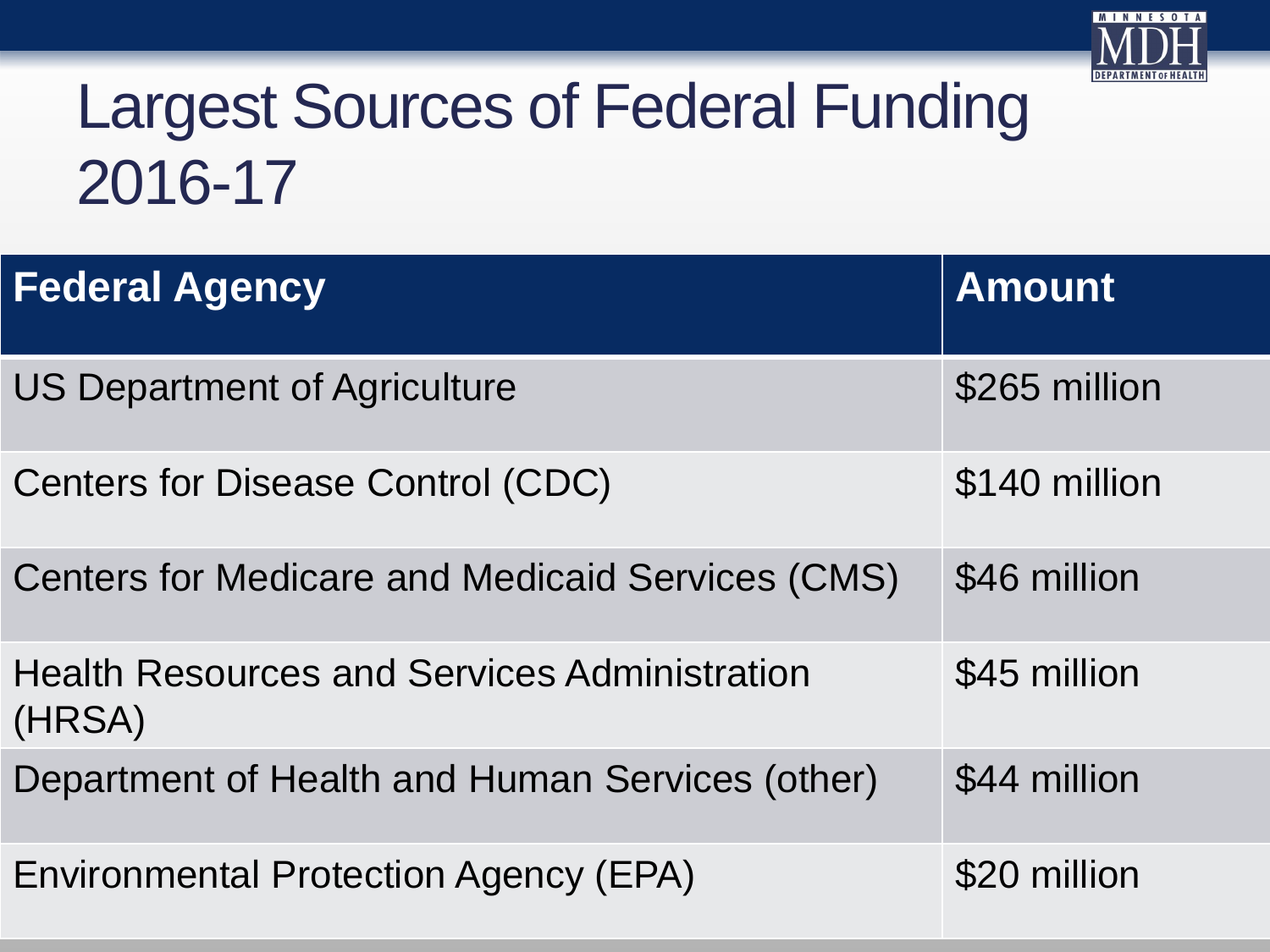

### MDH Sections Most Reliant on Federal Funds

| Section                                                   | % of Funding<br>from Federal<br><b>Sources</b> |
|-----------------------------------------------------------|------------------------------------------------|
| <b>Office of Emergency Preparedness</b>                   | 99%                                            |
| Infectious Disease Epidemiology Prevention<br>and Control | 85%                                            |
| <b>Community and Family Health</b>                        | 81%                                            |
| <b>Health Promotion and Chronic Disease</b>               | 65%                                            |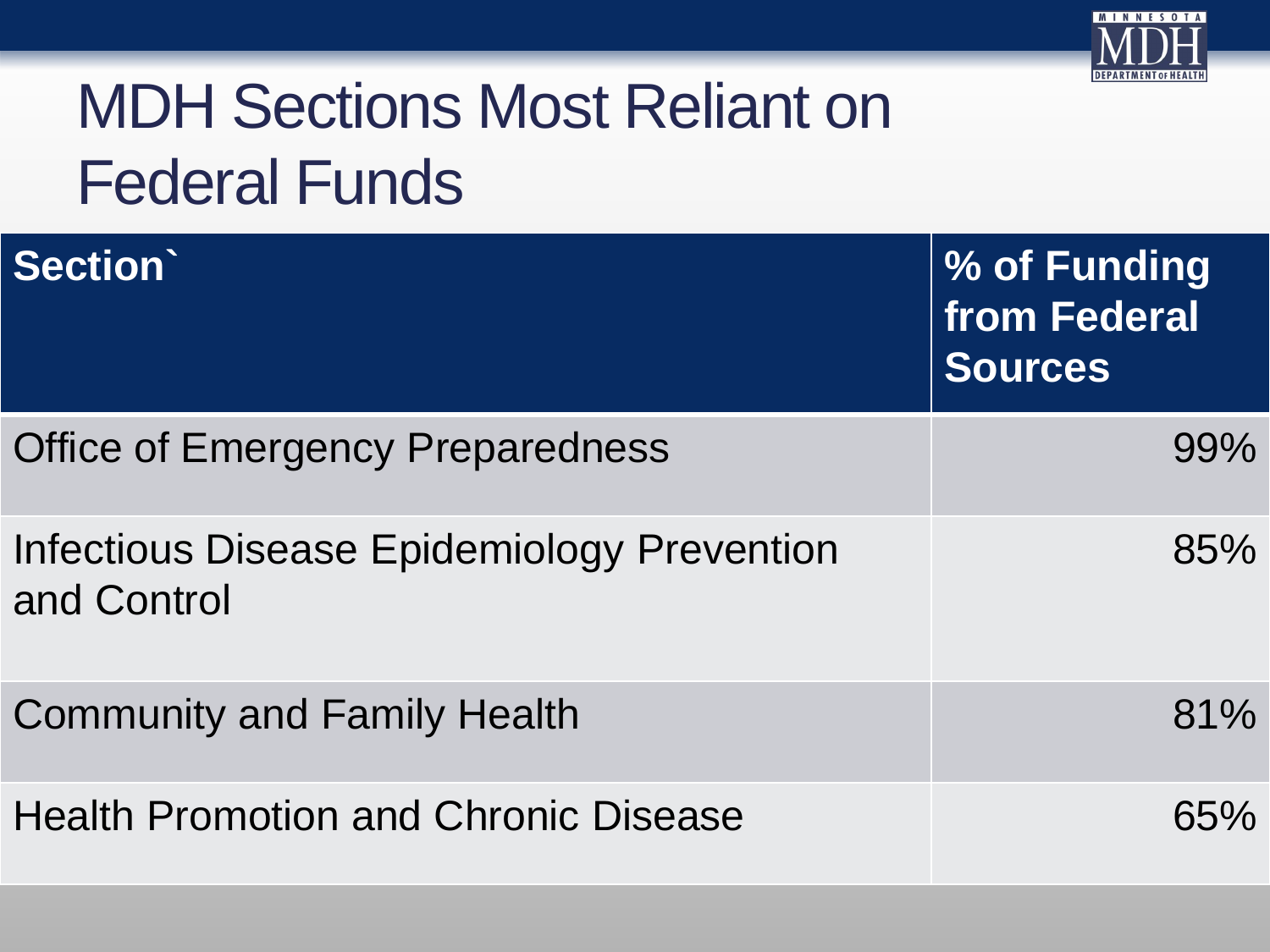

## Distribution of Federal Funds

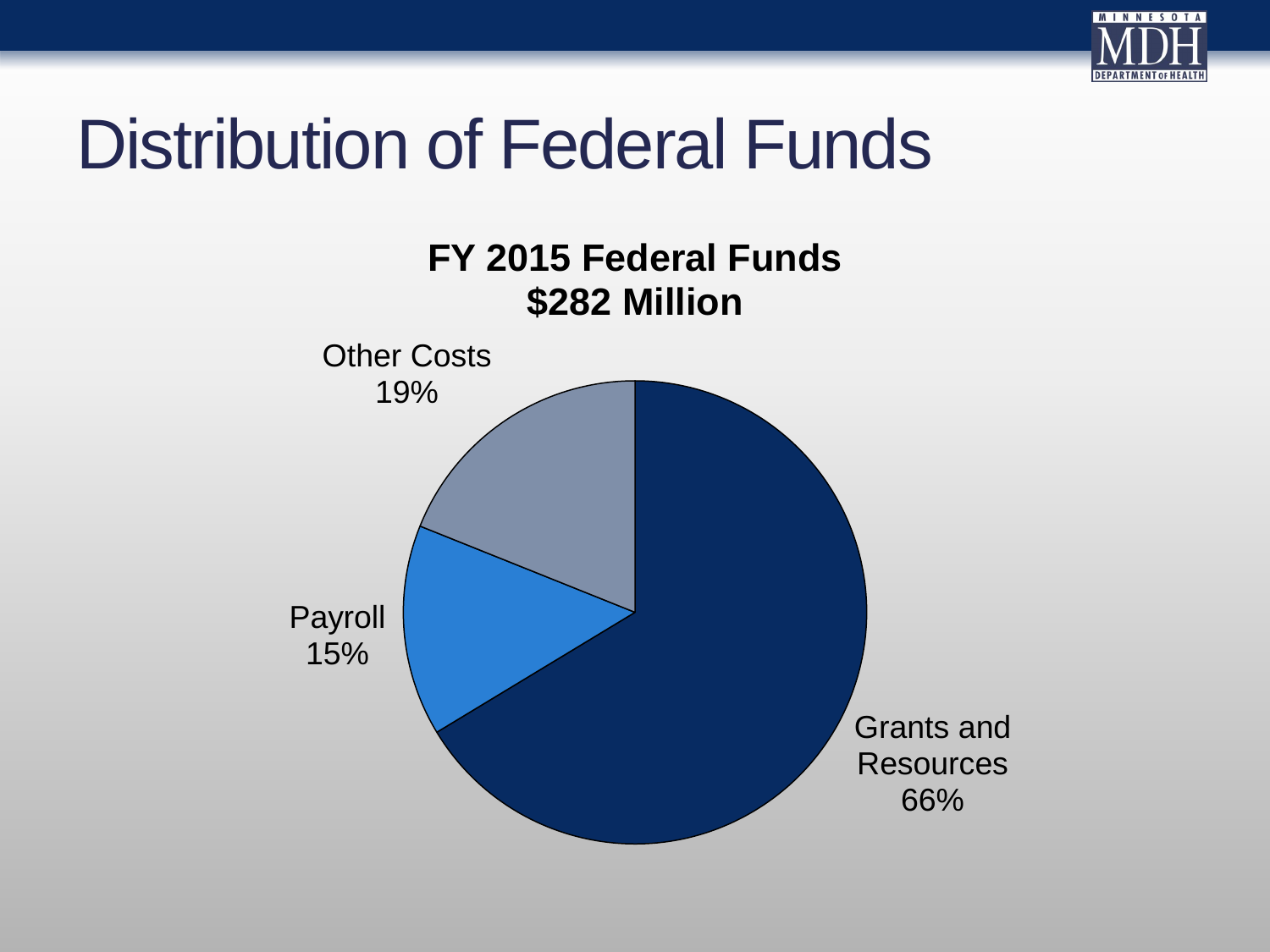

#### Competitive and Formula Federal Awards

#### **Number of Awards N=95**

#### **\$ Amount of Awards \$282 Million**

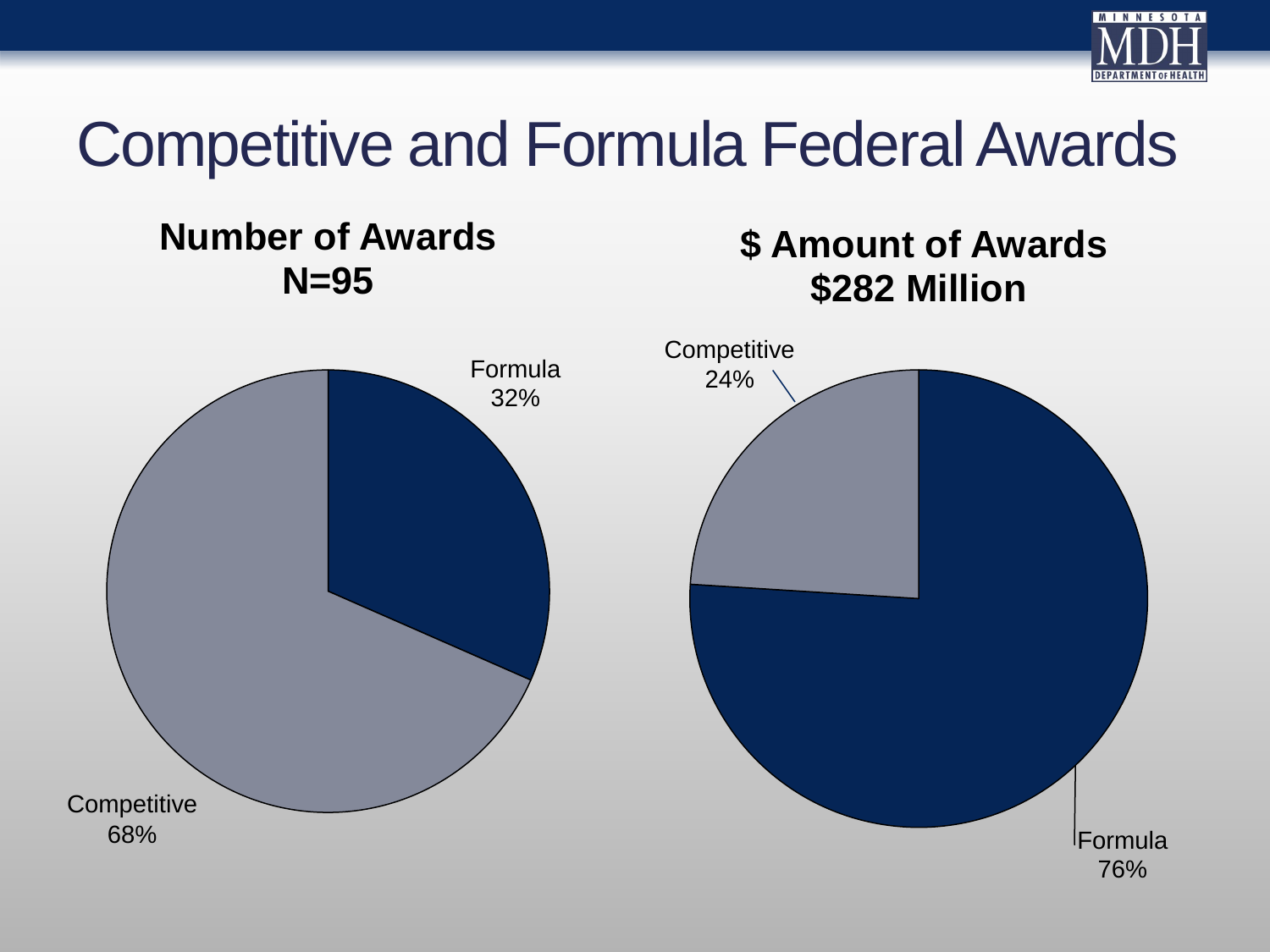

#### Amount of Federal Funds Requiring Match or Maintenance of Effort

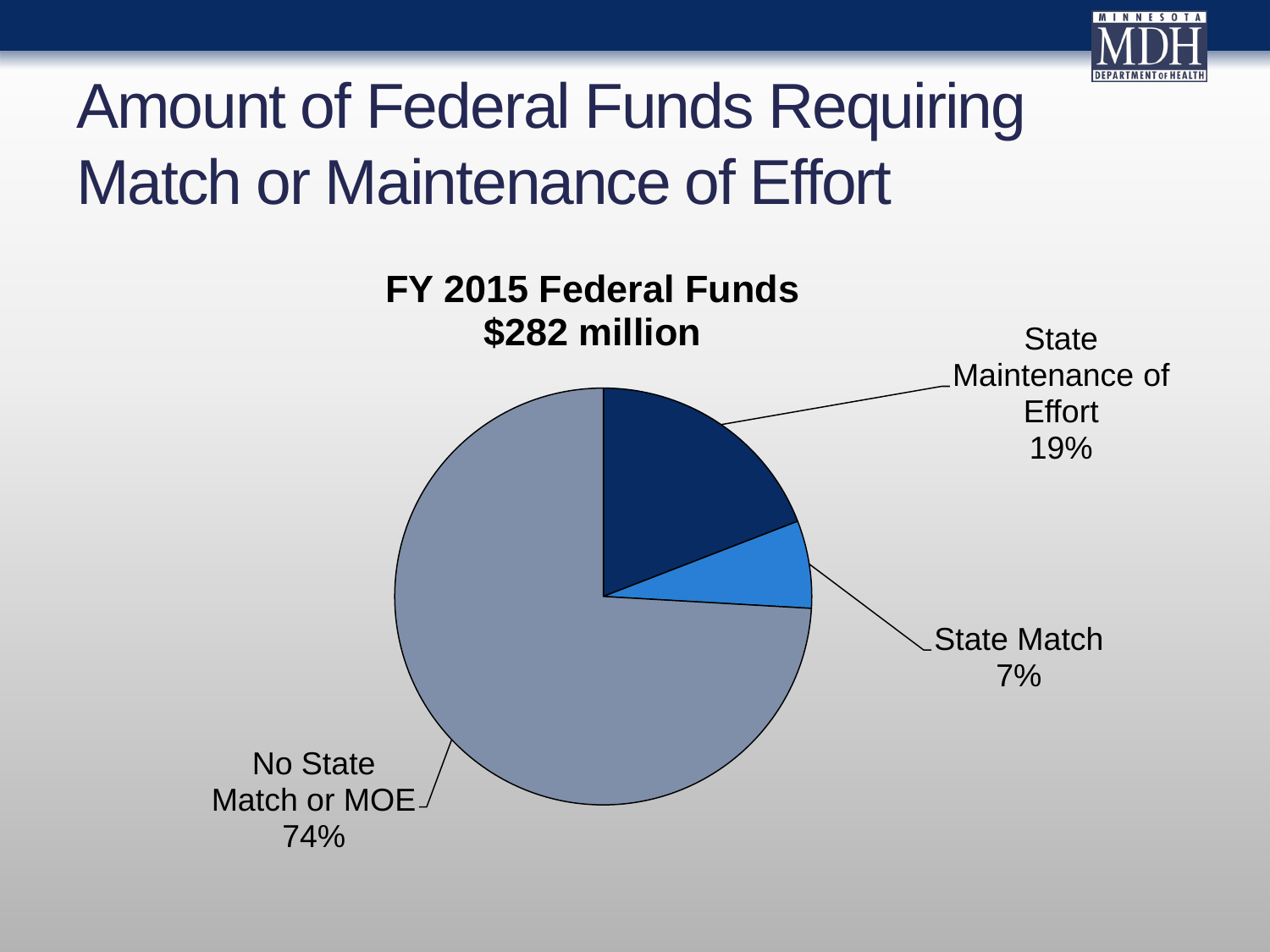

## Grant Requirements

- Comprehensive grants management policies from Office of Grants Management apply to all Executive branch agencies, boards, commissions, councils, authorities and task forces.
- 13 Policies Aid government organizations and nonprofits by establishing general guidance and creating expectations.
- Apply to federal and state funds.
- All Policies:

http://mn.gov/admin/government/grants/policies-statutesforms/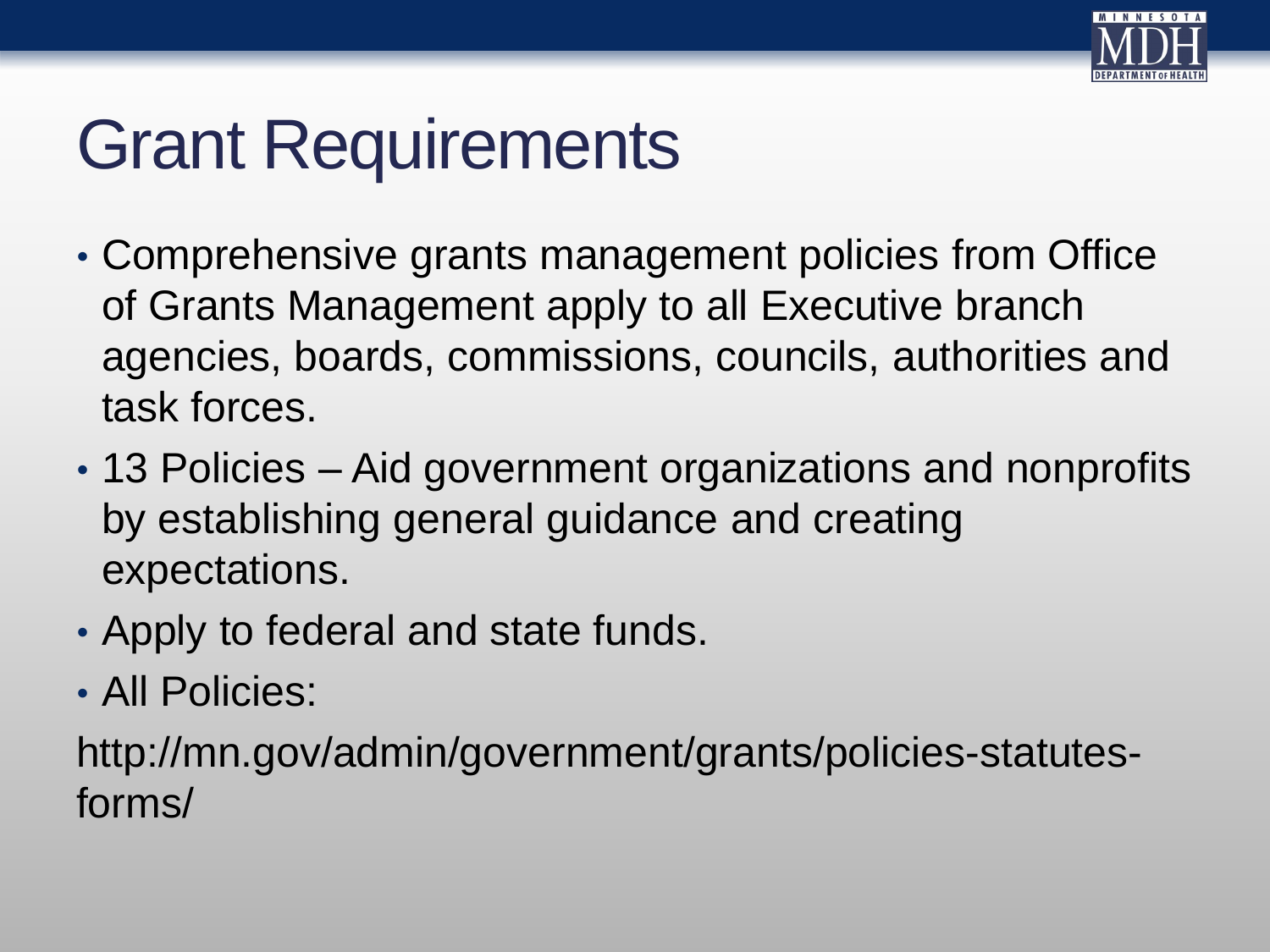

## Overview of State Grant Policy **Requirements**

- Conflict of interest disclosure
- Grant opportunity notification & competitive process
- Grantee pre-award financial capacity reviews
- Executing & amending grant agreements
- Monitoring, reporting, grant progress and payment
- Grant closeout and evaluation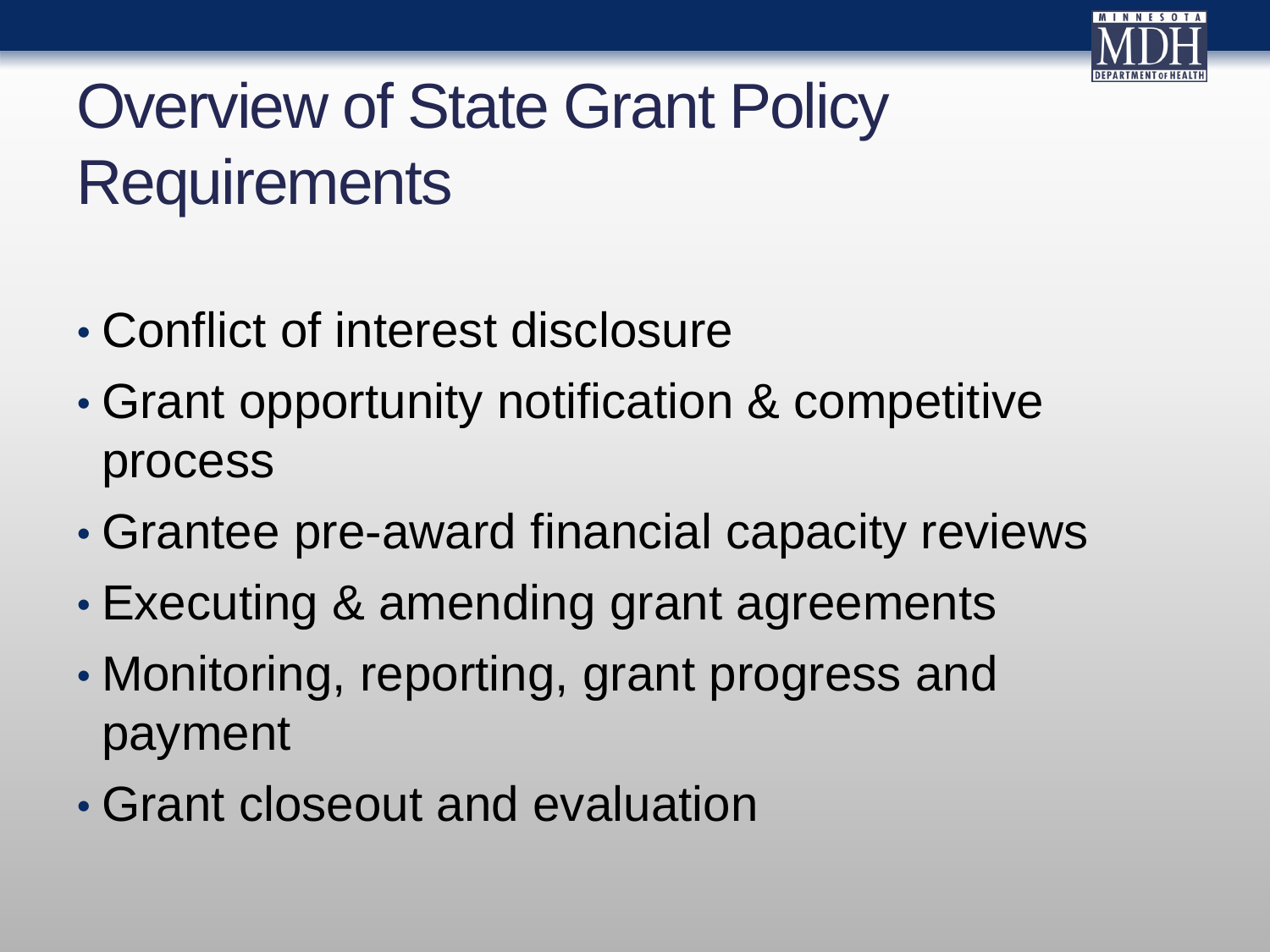

# Additional Federal Requirements

- Review notice of grant award terms and conditions
- Verify time & effort, cost share and match commitments
- FFATA reporting of sub awards issued by MDH
- Specific federal reporting requirements vary by funder
- Review of Single Audits for grantees receiving more than \$500,000 federal funds
- Integration of new federal uniform grant guidance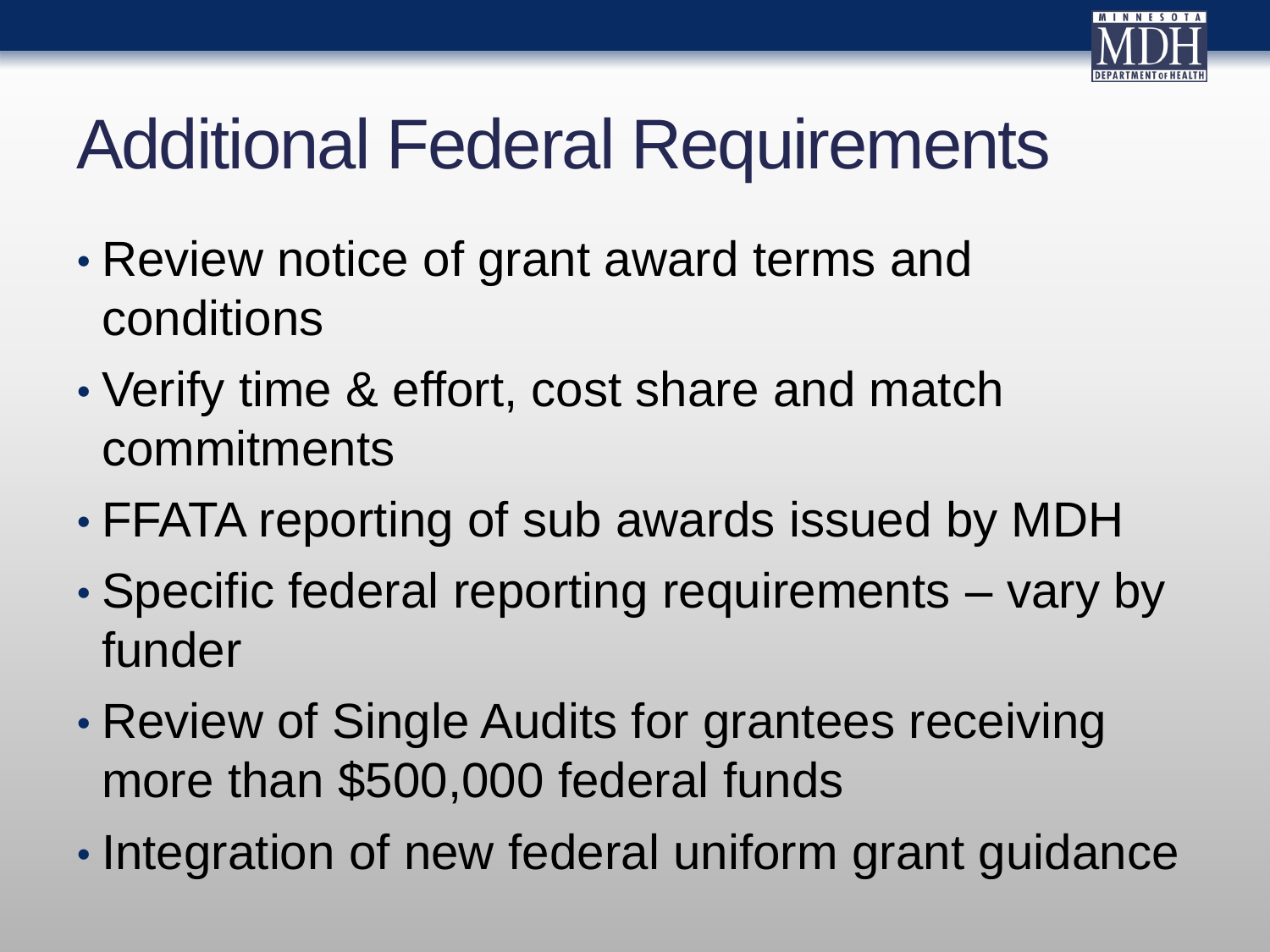

## MDH Administration of Grants

- Draft and issue request for proposals
- •Organize & facilitate grant review teams
- Conduct pre-award due diligence reviews
- Develop program performance measures and reporting requirements
- Draft agreements and amendments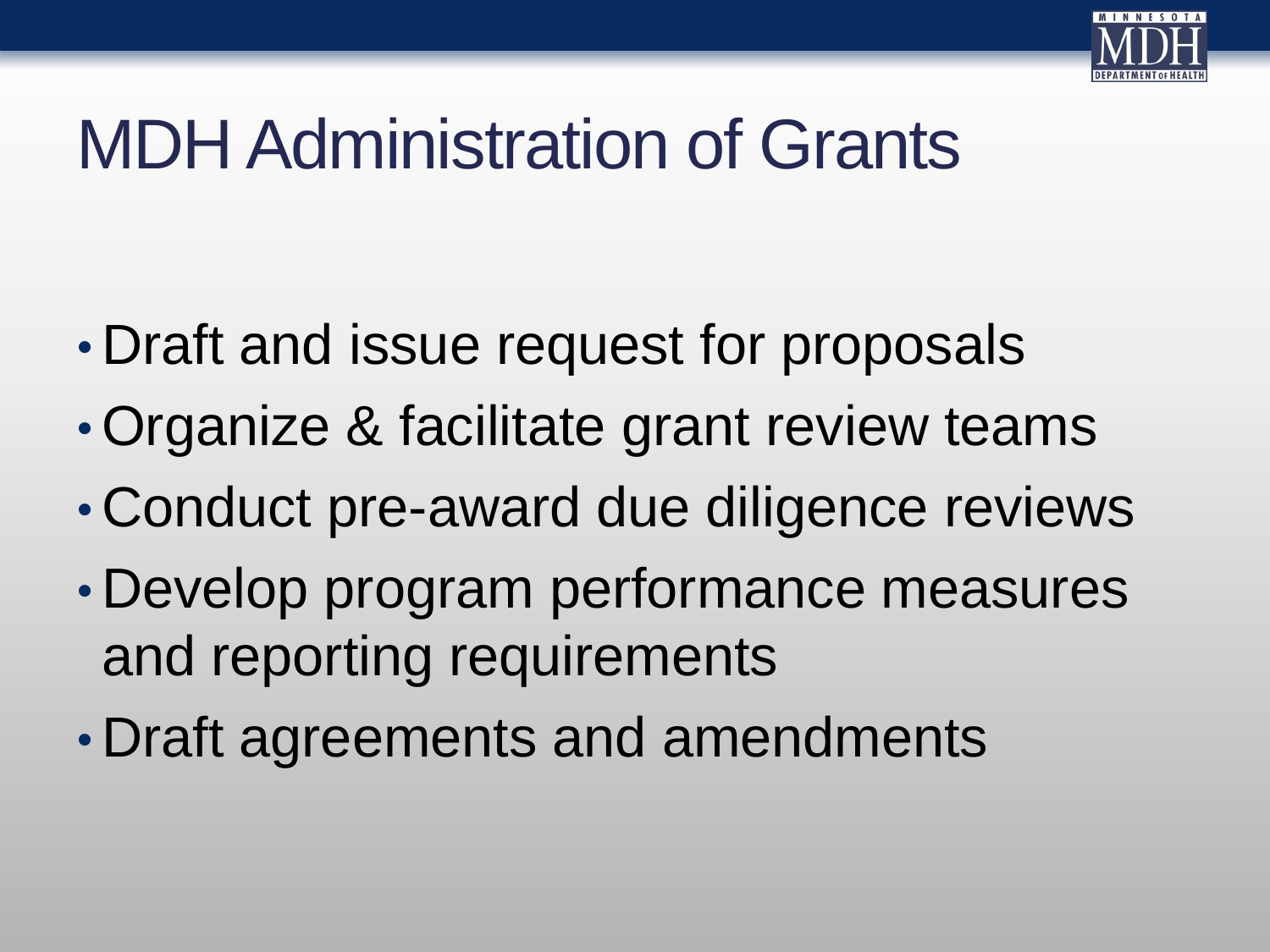

## MDH Administration of Grants

- Create work plans and budget documents, negotiate final awards with grantees
- Conduct site visits and programmatic reviews
- Review progress reports
- •Process amendments or changes to work plan and budget
- Complete financial reconciliations